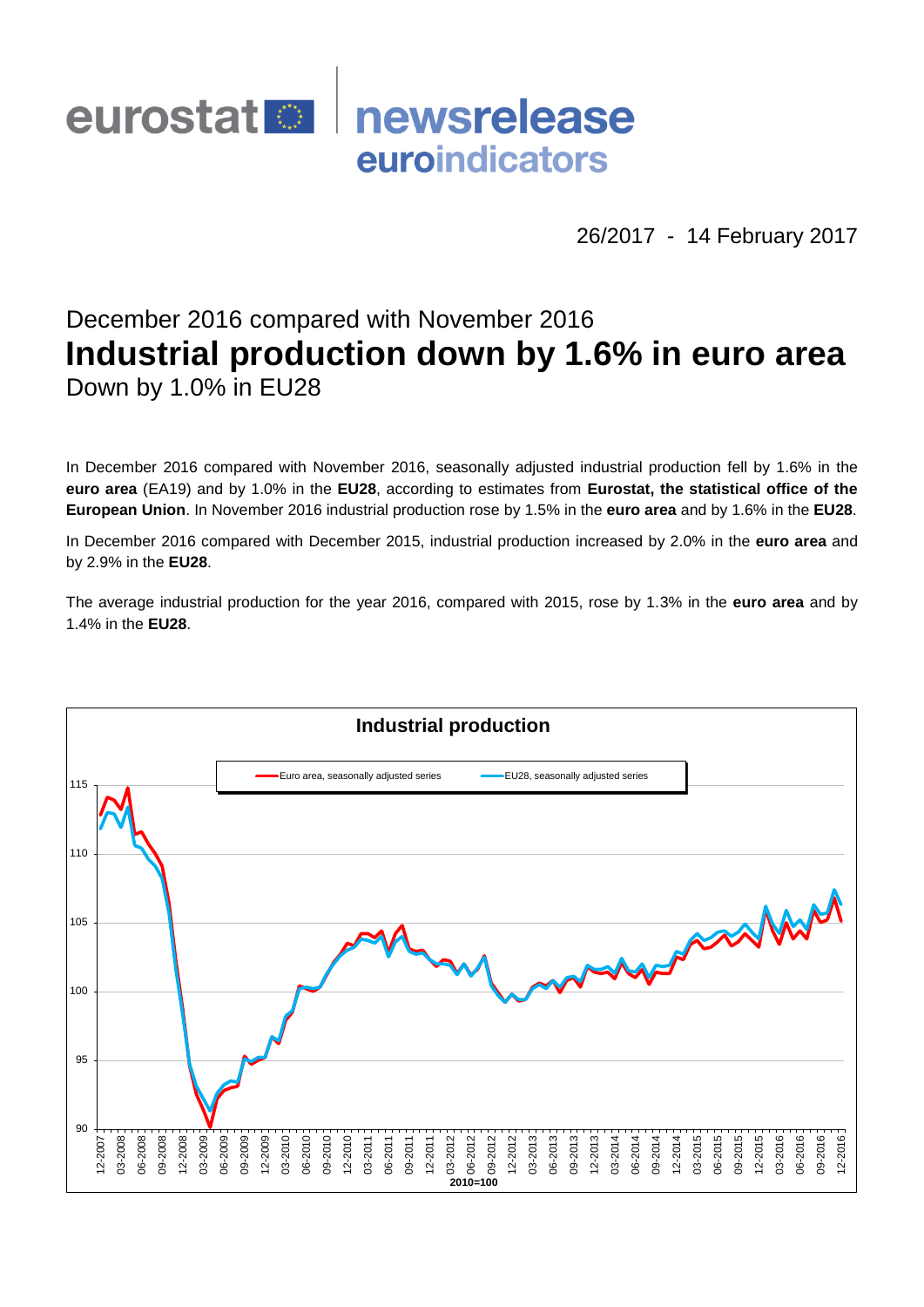# **Monthly comparison by main industrial grouping and by Member State**

The decrease of 1.6% in industrial production in the **euro area** in December 2016, compared with November 2016, is due to production of capital goods falling by 3.3%, energy by 1.4%, non-durable consumer goods by 1.2% and intermediate goods by 0.2%, while production of durable consumer goods rose by 2.9%.

In the **EU28**, the decrease of 1.0% is due to production of capital goods falling by 2.2%, energy by 1.4% and nondurable consumer goods by 0.8%, while production of intermediate goods remained stable and production of durable consumer goods rose by 2.7%.

Among Member States for which data are available, the largest decreases in industrial production were registered in **Ireland** (-11.7%), **Germany** (-3.1%) and the **Czech Republic** (-2.2%), and the highest increases in **Croatia**  (+3.9%), **Greece** and **Malta** (both +2.4%).

## **Annual comparison by main industrial grouping and by Member State**

The increase of 2.0% in industrial production in the **euro area** in December 2016, compared with December 2015, is due to production of energy rising by 6.5%, durable consumer goods by 3.9%, intermediate goods by 3.4% and non-durable consumer goods by 0.1%, while production of capital goods fell by 0.1%.

In the **EU28**, the increase of 2.9% is due to production of energy rising by 5.4%, intermediate goods by 4.6%, durable consumer goods by 4.5%, non-durable consumer goods by 1.4% and capital goods by 1.1%.

Among Member States for which data are available, the highest increases in industrial production were registered in **Croatia** (+14.9%), **Latvia** (+11.5%) and **Denmark** (+11.1%), while decreases were observed in **Luxembourg**  (-5.1%), **Ireland** (-1.8%), **Germany** and **Sweden** (both -0.8%).

#### Geographical information

The **euro area** (EA19) includes Belgium, Germany, Estonia, Ireland, Greece, Spain, France, Italy, Cyprus, Latvia, Lithuania, Luxembourg, Malta, the Netherlands, Austria, Portugal, Slovenia, Slovakia and Finland.

The **European Union** (EU28) includes Belgium, Bulgaria, the Czech Republic, Denmark, Germany, Estonia, Ireland, Greece, Spain, France, Croatia, Italy, Cyprus, Latvia, Lithuania, Luxembourg, Hungary, Malta, the Netherlands, Austria, Poland, Portugal, Romania, Slovenia, Slovakia, Finland, Sweden and the United Kingdom.

#### Methods and definitions

The **index of industrial production** measures the evolution of the volume of production for industry excluding construction, based on data adjusted for calendar and seasonal effects.

**Seasonally adjusted** euro area and EU series are calculated by aggregating the seasonally adjusted national data. Eurostat carries out the seasonal adjustment of the data for those countries that do not adjust their data for seasonal effects.

Total industry covers [NACE rev.2](http://ec.europa.eu/eurostat/ramon/nomenclatures/index.cfm?TargetUrl=LST_NOM_DTL&StrNom=NACE_REV2&StrLanguageCode=EN&IntPcKey=&StrLayoutCode=HIERARCHIC) sections B to D. Missing observations from Member States for recent months are estimated for the calculation of the euro area and the EU aggregates.

#### Revisions and timetable

Compared with data issued in the News Release [5/2017](http://ec.europa.eu/eurostat/documents/2995521/7789579/4-12012017-AP-EN.pdf/858875b7-3a58-4970-b7e3-118b44e36398) of 12 January 2017, the monthly percentage change for November 2016 remains unchanged at +1.5% in the euro area and at +1.6% in the EU28. The annual percentage change remains unchanged at +3.2% in the euro area and at +3.1% in the EU28.

#### For more information

Eurosta[t database section](http://ec.europa.eu/eurostat/web/short-term-business-statistics/data/database) on short-term business statistics Eurosta[t Statistics Explained article](http://ec.europa.eu/eurostat/statistics-explained/index.php/Industrial_production_(volume)_index_overview) on the industrial production index Th[e weights of the Member States](https://circabc.europa.eu/w/browse/5e6d1e48-056c-4c6a-8278-3ab138bcf575) in the EU and euro area aggregates (See file EU-28\_EA-19\_NEWS\_RELEASE\_WEIGHTINGS\_2010) Eurostat €-indicator[s release calendar](http://ec.europa.eu/eurostat/news/release-calendar)

#### Issued by: **Eurostat Press Office**

**Vincent BOURGEAIS Tel: +352-4301-33 444 [eurostat-pressoffice@ec.europa.eu](mailto:eurostat-pressoffice@ec.europa.eu)** For further information on data:

**Marko CIP Tel: +352-4301-34 858 [marko.cip@ec.europa.eu](mailto:marko.cip@ec.europa.eu)**

**Media requests**: Eurostat media support / Tel: +352-4301-33 408 / [eurostat-mediasupport@ec.europa.eu](mailto:eurostat-mediasupport@ec.europa.eu) **EXAMPLE** [ec.europa.eu/eurostat/](http://ec.europa.eu/eurostat/) **WEU\_Eurostat** 

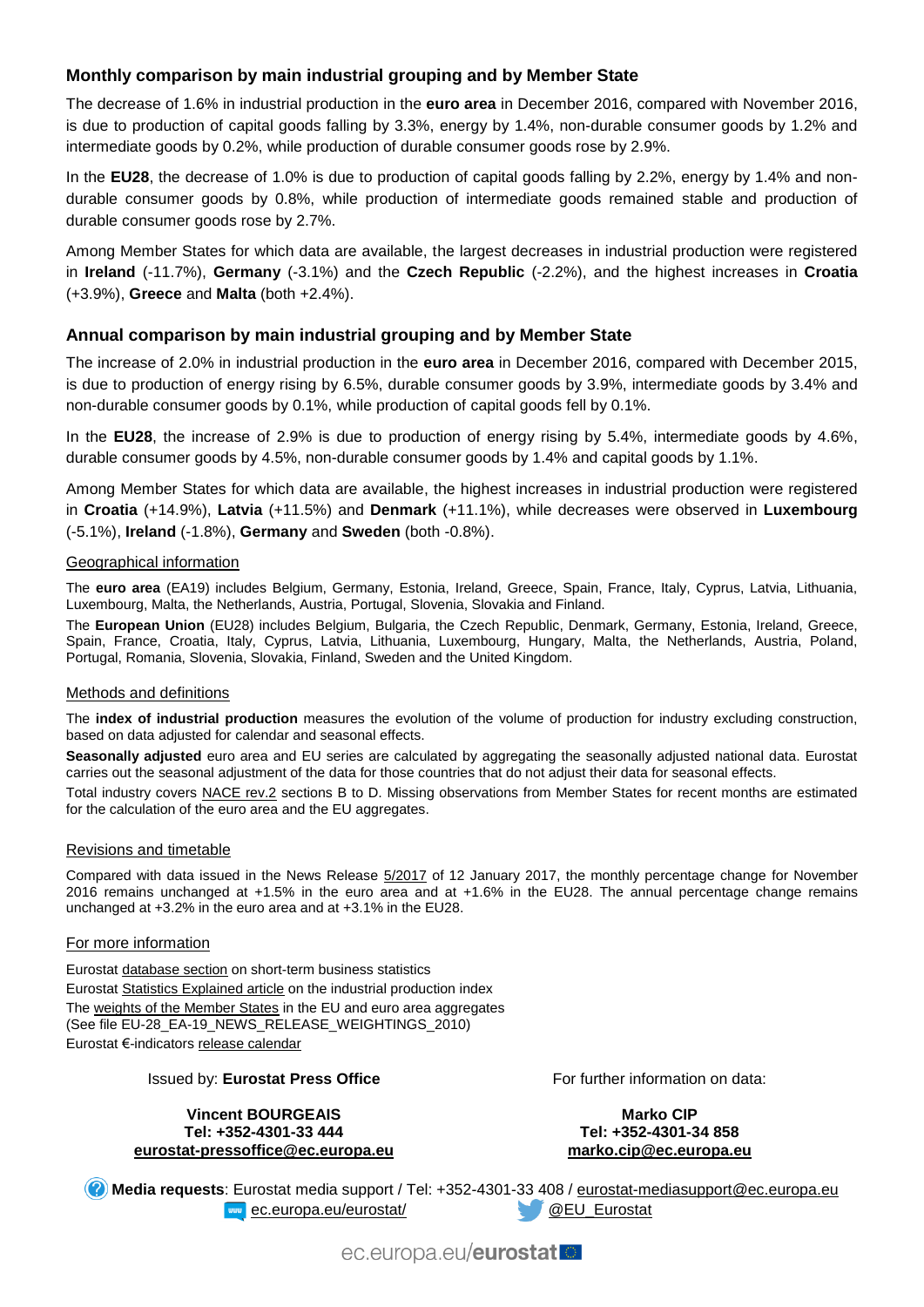## **Industrial production**

% change compared with previous month\*

|                            | $Jul-16$ | Aug-16 | Sep-16 | <b>Oct-16</b> | <b>Nov-16</b> | Dec-16 |  |
|----------------------------|----------|--------|--------|---------------|---------------|--------|--|
| <b>EA19</b>                |          |        |        |               |               |        |  |
| Total industry             | $-0.6$   | 2.0    | $-0.8$ | 0.2           | 1.5           | $-1.6$ |  |
| Intermediate goods         | $-0.2$   | 1.8    | $-0.5$ | $-0.3$        | 1.9           | $-0.2$ |  |
| Energy                     | 0.9      | 3.5    | $-0.1$ | 0.8           | 1.3           | $-1.4$ |  |
| Capital goods              | $-1.9$   | 4.2    | $-2.1$ | 1.4           | 0.2           | $-3.3$ |  |
| Durable consumer goods     | $-1.1$   | 5.1    | $-5.9$ | 1.2           | 0.6           | 2.9    |  |
| Non-durable consumer goods | 0.5      | $-0.6$ | 0.1    | $-1.2$        | 1.9           | $-1.2$ |  |
| <b>EU28</b>                |          |        |        |               |               |        |  |
| Total industry             | $-0.7$   | 1.7    | $-0.7$ | 0.1           | 1.6           | $-1.0$ |  |
| Intermediate goods         | $-0.2$   | 1.2    | 0.0    | $-0.2$        | 2.0           | 0.0    |  |
| Energy                     | 1.4      | 2.0    | $-0.8$ | 0.2           | 1.7           | $-1.4$ |  |
| Capital goods              | $-2.3$   | 4.4    | $-1.8$ | 0.9           | 0.3           | $-2.2$ |  |
| Durable consumer goods     | $-0.9$   | 3.3    | $-4.1$ | 0.9           | 0.7           | 2.7    |  |
| Non-durable consumer goods | 0.8      | $-0.6$ | $-0.5$ | $-0.4$        | 2.0           | $-0.8$ |  |

The source dataset is availabl[e here.](http://appsso.eurostat.ec.europa.eu/nui/show.do?query=BOOKMARK_DS-069583_QID_-53045BCF_UID_-3F171EB0&layout=TIME,C,X,0;GEO,L,Y,0;NACE_R2,L,Y,1;INDIC_BT,L,Z,0;S_ADJ,L,Z,1;UNIT,L,Z,2;INDICATORS,C,Z,3;&zSelection=DS-069583UNIT,PCH_PRE;DS-069583S_ADJ,SCA;DS-069583INDIC_BT,PROD;DS-069583INDICATORS,OBS_FLAG;&rankName1=UNIT_1_2_-1_2&rankName2=INDIC-BT_1_2_-1_2&rankName3=INDICATORS_1_2_-1_2&rankName4=S-ADJ_1_2_-1_2&rankName5=TIME_1_0_0_0&rankName6=GEO_1_0_0_1&rankName7=NACE-R2_1_2_1_1&sortR=ASC_-1_FIRST&sortC=ASC_-1_FIRST&rStp=&cStp=&rDCh=&cDCh=&rDM=true&cDM=true&footnes=false&empty=false&wai=false&time_mode=ROLLING&time_most_recent=true&lang=EN&cfo=%23%23%23%2C%23%23%23.%23%23%23)

| <b>Total industry</b> | <b>Jul-16</b> | Aug-16  | <b>Sep-16</b> | <b>Oct-16</b> | <b>Nov-16</b> | <b>Dec-16</b>        |
|-----------------------|---------------|---------|---------------|---------------|---------------|----------------------|
| <b>EA19</b>           | $-0.6$        | 2.0     | $-0.8$        | 0.2           | 1.5           | $-1.6$               |
| <b>EU28</b>           | $-0.7$        | 1.7     | $-0.7$        | 0.1           | 1.6           | $-1.0$               |
| <b>Belgium</b>        | 2.6           | $-0.7$  | $-2.8$        | 0.4           | 1.1           |                      |
| <b>Bulgaria</b>       | $-1.6$        | 0.6     | $-0.3$        | 0.3           | 1.9           | 2.1                  |
| <b>Czech Republic</b> | $-9.6$        | 11.6    | $-1.7$        | $-0.3$        | 1.7           | $-2.2$               |
| <b>Denmark</b>        | 2.3           | $-1.0$  | $-7.6$        | 10.0          | 3.4           | 0.3                  |
| Germany               | $-1.8$        | 3.3     | $-1.4$        | 0.4           | 0.4           | $-3.1$               |
| Estonia               | 4.5           | $-0.2$  | 4.1           | $-0.4$        | 1.7           | $-1.0$               |
| Ireland               | 7.0           | $-12.7$ | 7.0           | $-2.1$        | 15.3          | $-11.7$              |
| <b>Greece</b>         | $-0.6$        | 0.7     | $-1.8$        | 4.6           | $-1.1$        | 2.4                  |
| <b>Spain</b>          | $-0.1$        | 2.0     | $-1.2$        | 0.2           | 1.5           | $-0.4$               |
| <b>France</b>         | $-0.5$        | 2.6     | $-1.5$        | $-0.1$        | 2.4           | $-0.9$               |
| <b>Croatia</b>        | $-0.3$        | $-0.4$  | 2.6           | 1.7           | 2.7           | 3.9                  |
| Italy                 | 0.8           | 1.9     | $-0.7$        | 0.1           | 0.8           | 1.4                  |
| <b>Cyprus</b>         | 0.0           | $-0.2$  | $-1.9$        | 2.0           | $-0.7$        | $\ddot{\phantom{a}}$ |
| Latvia                | $-1.8$        | $-1.7$  | 1.8           | 2.8           | 2.8           | 0.2                  |
| Lithuania             | 1.2           | $-1.4$  | 4.1           | 0.2           | 0.6           | $1.1$                |
| Luxembourg            | $-1.5$        | $-3.3$  | 2.9           | $-2.7$        | $-0.3$        | $0.1***$             |
| <b>Hungary</b>        | 0.0           | 1.3     | $-2.9$        | 2.3           | 0.7           | 0.5                  |
| Malta                 | $-0.3$        | 1.5     | 1.0           | $-2.4$        | 3.3           | 2.4                  |
| <b>Netherlands</b>    | $-1.8$        | 3.7     | 1.6           | $-1.6$        | 2.9           | $-0.2$               |
| <b>Austria</b>        | $-0.2$        | 1.4     | $-0.2$        | 1.1           | 1.2           | t                    |
| Poland                | $-1.5$        | 2.1     | $-0.4$        | $-0.7$        | 2.2           | 1.7                  |
| Portugal              | $-0.6$        | 1.0     | $-2.6$        | 2.8           | $-0.8$        | $1.2$                |
| Romania               | 0.8           | 0.9     | 0.8           | $-0.8$        | 1.0           | 1.6                  |
| Slovenia              | 1.1           | $-0.4$  | 1.5           | $-0.6$        | 0.9           | 1.3                  |
| Slovakia              | $-16.0$       | 26.1    | $-4.0$        | $-0.5$        | 1.0           | 0.4                  |
| Finland               | 0.8           | $-2.8$  | 2.7           | $-0.1$        | 0.4           | $-0.8$               |
| <b>Sweden</b>         | 1.5           | $-4.0$  | 7.6           | $-3.0$        | 1.3           | $-1.2$               |
| <b>United Kingdom</b> | 0.1           | $-0.2$  | $-0.3$        | $-1.1$        | 2.0           | $1.1$                |
| Norway                | 4.2           | $-4.6$  | $-5.3$        | 10.0          | 0.6           | $-2.7$               |

\* Calendar and seasonally adjusted

\*\* Estimated by Member State

: Data not available

The source dataset is available [here.](http://appsso.eurostat.ec.europa.eu/nui/show.do?query=BOOKMARK_DS-069583_QID_-3986CD57_UID_-3F171EB0&layout=TIME,C,X,0;GEO,L,Y,0;INDIC_BT,L,Z,0;S_ADJ,L,Z,1;UNIT,L,Z,2;NACE_R2,L,Z,3;INDICATORS,C,Z,4;&zSelection=DS-069583UNIT,PCH_PRE;DS-069583S_ADJ,SCA;DS-069583INDIC_BT,PROD;DS-069583INDICATORS,OBS_FLAG;DS-069583NACE_R2,B-D;&rankName1=UNIT_1_2_-1_2&rankName2=INDIC-BT_1_2_-1_2&rankName3=INDICATORS_1_2_-1_2&rankName4=S-ADJ_1_2_-1_2&rankName5=NACE-R2_1_2_-1_2&rankName6=TIME_1_0_0_0&rankName7=GEO_1_2_0_1&sortC=ASC_-1_FIRST&rStp=&cStp=&rDCh=&cDCh=&rDM=true&cDM=true&footnes=false&empty=false&wai=false&time_mode=ROLLING&time_most_recent=true&lang=EN&cfo=%23%23%23%2C%23%23%23.%23%23%23)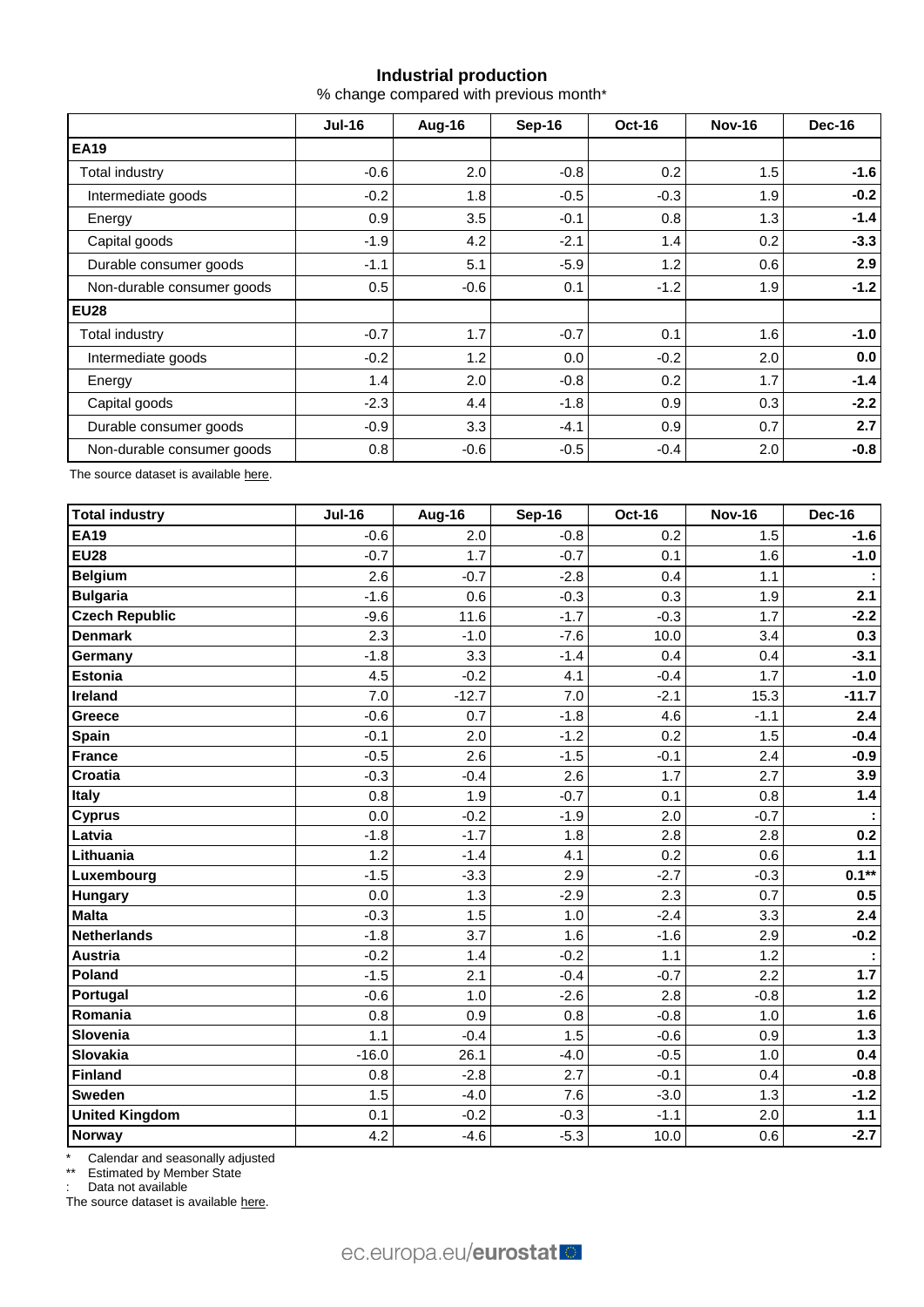## **Industrial production**

% change compared with same month of the previous year\*

|                            | <b>Jul-16</b> | Aug-16 | Sep-16 | <b>Oct-16</b> | <b>Nov-16</b> | Dec-16 |  |
|----------------------------|---------------|--------|--------|---------------|---------------|--------|--|
| <b>EA19</b>                |               |        |        |               |               |        |  |
| Total industry             | $-0.4$        | 2.4    | 1.3    | 0.8           | 3.2           | 2.0    |  |
| Intermediate goods         | 0.7           | 2.7    | 1.5    | 0.9           | 2.9           | 3.4    |  |
| Energy                     | $-4.7$        | 2.1    | 1.4    | 2.0           | 5.8           | 6.5    |  |
| Capital goods              | $-1.2$        | 3.4    | 1.2    | 1.3           | 3.3           | $-0.1$ |  |
| Durable consumer goods     | 1.2           | 4.0    | $-0.6$ | $-1.9$        | $-0.2$        | 3.9    |  |
| Non-durable consumer goods | 1.7           | 0.2    | 1.6    | $-0.6$        | 2.9           | 0.1    |  |
| <b>EU28</b>                |               |        |        |               |               |        |  |
| Total industry             | 0.0           | 2.3    | 1.2    | 0.6           | 3.1           | 2.9    |  |
| Intermediate goods         | 0.6           | 2.4    | 1.8    | 0.8           | 3.1           | 4.6    |  |
| Energy                     | $-3.0$        | 0.6    | 0.2    | $-0.1$        | 4.4           | 5.4    |  |
| Capital goods              | $-0.8$        | 4.1    | 1.3    | 1.3           | 2.9           | 1.1    |  |
| Durable consumer goods     | 1.9           | 4.3    | 0.6    | $-0.2$        | 1.0           | 4.5    |  |
| Non-durable consumer goods | 1.6           | 0.3    | 0.6    | $-0.5$        | 3.2           | 1.4    |  |

The source dataset is availabl[e here.](http://appsso.eurostat.ec.europa.eu/nui/show.do?query=BOOKMARK_DS-069583_QID_-628F3FF0_UID_-3F171EB0&layout=TIME,C,X,0;GEO,L,Y,0;NACE_R2,L,Y,1;INDIC_BT,L,Z,0;S_ADJ,L,Z,1;UNIT,L,Z,2;INDICATORS,C,Z,3;&zSelection=DS-069583UNIT,PCH_PRE;DS-069583S_ADJ,SCA;DS-069583INDIC_BT,PROD;DS-069583INDICATORS,OBS_FLAG;&rankName1=UNIT_1_2_-1_2&rankName2=INDIC-BT_1_2_-1_2&rankName3=INDICATORS_1_2_-1_2&rankName4=S-ADJ_1_2_-1_2&rankName5=TIME_1_0_0_0&rankName6=GEO_1_0_0_1&rankName7=NACE-R2_1_2_1_1&sortR=ASC_-1_FIRST&sortC=ASC_-1_FIRST&rStp=&cStp=&rDCh=&cDCh=&rDM=true&cDM=true&footnes=false&empty=false&wai=false&time_mode=ROLLING&time_most_recent=true&lang=EN&cfo=%23%23%23%2C%23%23%23.%23%23%23)

| <b>Total industry</b> | <b>Jul-16</b> | Aug-16 | <b>Sep-16</b> | <b>Oct-16</b> | <b>Nov-16</b> | <b>Dec-16</b> |
|-----------------------|---------------|--------|---------------|---------------|---------------|---------------|
| <b>EA19</b>           | $-0.4$        | 2.4    | 1.3           | 0.8           | 3.2           | 2.0           |
| <b>EU28</b>           | 0.0           | 2.3    | 1.2           | 0.6           | 3.1           | 2.9           |
| <b>Belgium</b>        | 6.9           | 5.9    | 2.1           | 1.4           | 0.5           | ÷.            |
| <b>Bulgaria</b>       | 2.3           | 2.5    | 3.5           | 2.4           | 3.9           | 7.0           |
| <b>Czech Republic</b> | $-7.3$        | 7.9    | 2.8           | 0.7           | 4.5           | 2.7           |
| <b>Denmark</b>        | 7.0           | 0.5    | $-3.2$        | 7.7           | 13.1          | 11.1          |
| Germany               | $-1.6$        | 2.5    | 1.5           | 1.7           | 2.4           | $-0.8$        |
| <b>Estonia</b>        | 2.1           | 1.3    | 5.7           | 4.8           | 9.5           | 10.0          |
| Ireland               | 5.1           | $-7.5$ | $-0.4$        | $-4.7$        | 13.3          | $-1.8$        |
| Greece                | 4.7           | 0.1    | 0.1           | 7.2           | 2.0           | 2.3           |
| <b>Spain</b>          | $-0.9$        | 4.4    | 0.2           | 0.1           | 3.2           | 2.0           |
| <b>France</b>         | $-0.4$        | 0.3    | $-1.0$        | $-1.9$        | 2.0           | 1.4           |
| Croatia               | 1.2           | 2.5    | 1.9           | 1.7           | 7.2           | 14.9          |
| <b>T</b> taly         | $-0.3$        | 4.4    | 1.9           | 1.3           | 3.3           | 6.6           |
| <b>Cyprus</b>         | 8.4           | 6.1    | 2.9           | 7.2           | 3.4           |               |
| Latvia                | 2.5           | $-0.6$ | 2.4           | 6.9           | 11.2          | 11.5          |
| Lithuania             | $-0.7$        | 0.3    | 7.4           | 0.4           | 1.8           | 5.2           |
| Luxembourg            | 0.6           | $-7.5$ | 1.2           | $-4.9$        | $-7.0$        | $-5.1**$      |
| <b>Hungary</b>        | 0.0           | 3.3    | $-3.7$        | $-1.8$        | 0.7           | 1.8           |
| <b>Malta</b>          | $-5.5$        | $-2.4$ | $-1.4$        | $-6.7$        | 0.4           | 5.0           |
| <b>Netherlands</b>    | $-0.4$        | 4.8    | 5.4           | 1.2           | 6.0           | 7.5           |
| <b>Austria</b>        | $-0.5$        | 1.7    | 1.9           | 2.0           | 3.9           | ÷             |
| Poland                | 0.9           | 5.2    | 3.2           | 0.8           | 3.1           | 4.6           |
| Portugal              | $-1.2$        | 2.5    | 0.3           | $-0.9$        | 2.1           | 5.7           |
| Romania               | 1.1           | 2.9    | 3.5           | 2.0           | 2.9           | 5.8           |
| Slovenia              | 7.0           | 6.3    | 7.5           | 6.6           | 7.4           | 10.2          |
| Slovakia              | $-13.9$       | 17.2   | 4.0           | 3.4           | 2.4           | 3.0           |
| Finland               | 5.6           | $-1.1$ | 4.0           | 4.0           | 4.4           | $1.3$         |
| <b>Sweden</b>         | 2.6           | $-6.1$ | 1.6           | $-2.0$        | $-0.4$        | $-0.8$        |
| <b>United Kingdom</b> | 2.1           | 1.8    | 0.3           | $-1.4$        | 2.0           | 7.3           |
| Norway                | 0.5           | $-6.5$ | $-12.5$       | 0.7           | 1.3           | $-1.4$        |

\* Calendar adjusted

\*\* Estimated by Member State

: Data not available

The source dataset is available [here.](http://appsso.eurostat.ec.europa.eu/nui/show.do?query=BOOKMARK_DS-069583_QID_690FAA53_UID_-3F171EB0&layout=TIME,C,X,0;GEO,L,Y,0;NACE_R2,L,Y,1;INDIC_BT,L,Z,0;S_ADJ,L,Z,1;UNIT,L,Z,2;INDICATORS,C,Z,3;&zSelection=DS-069583UNIT,PCH_SM;DS-069583S_ADJ,CA;DS-069583INDIC_BT,PROD;DS-069583INDICATORS,OBS_FLAG;&rankName1=UNIT_1_2_-1_2&rankName2=INDIC-BT_1_2_-1_2&rankName3=INDICATORS_1_2_-1_2&rankName4=S-ADJ_1_2_-1_2&rankName5=TIME_1_0_0_0&rankName6=GEO_1_2_0_1&rankName7=NACE-R2_1_2_1_1&sortC=ASC_-1_FIRST&rStp=&cStp=&rDCh=&cDCh=&rDM=true&cDM=true&footnes=false&empty=false&wai=false&time_mode=ROLLING&time_most_recent=true&lang=EN&cfo=%23%23%23%2C%23%23%23.%23%23%23)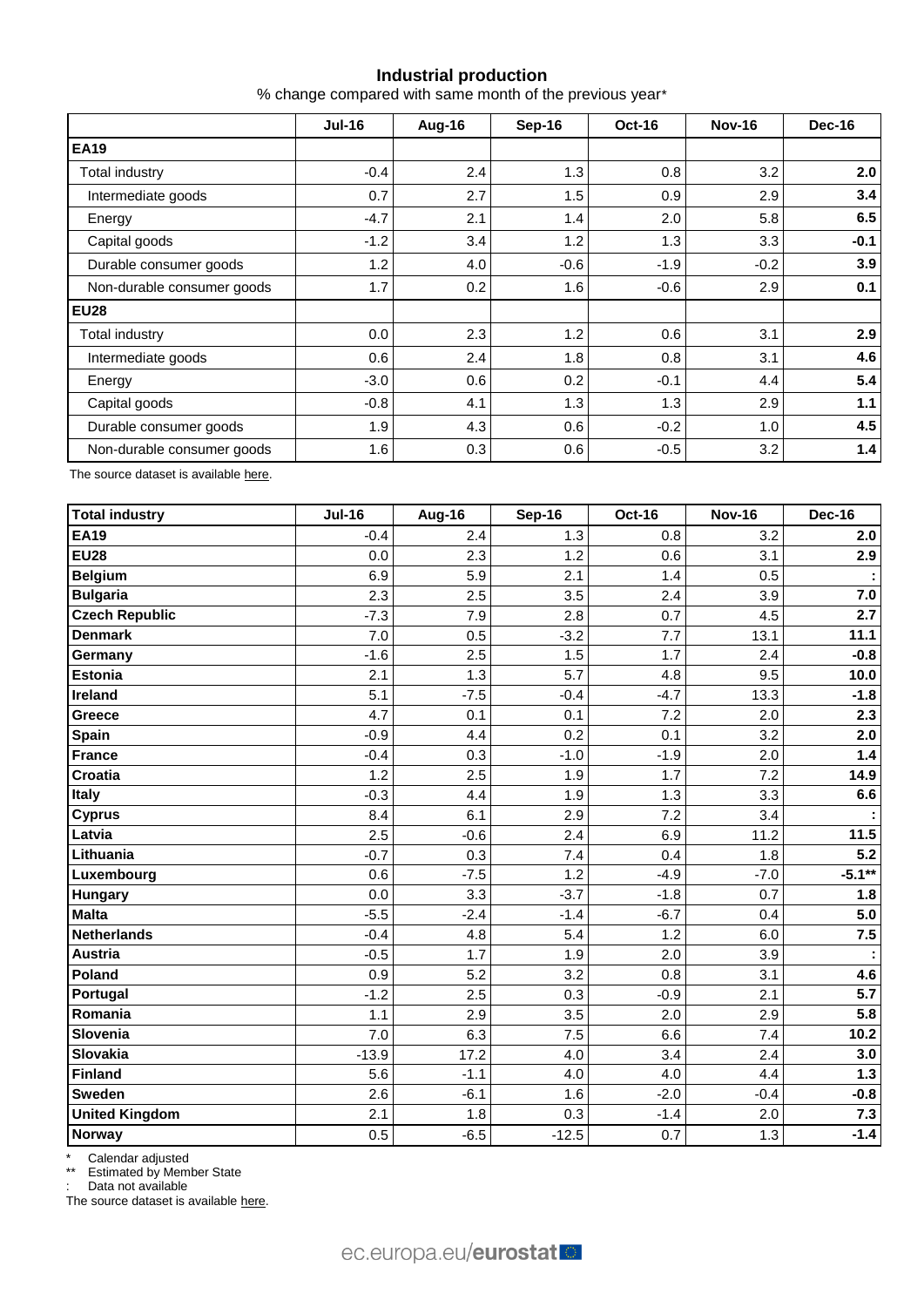### **Production indices for total industry, calendar and seasonally adjusted** (base year 2010)

|                       | 12/15 | 01/16 | 02/16 | 03/16 | 04/16 | 05/16 | 06/16 | 07/16 | 08/16 | 09/16 | 10/16 | 11/16 | 12/16   |
|-----------------------|-------|-------|-------|-------|-------|-------|-------|-------|-------|-------|-------|-------|---------|
| <b>EA19</b>           | 103.2 | 106.0 | 104.4 | 103.4 | 105.0 | 103.8 | 104.4 | 103.8 | 105.9 | 105.0 | 105.2 | 106.8 | 105.1   |
| <b>EU28</b>           | 103.8 | 106.2 | 104.9 | 104.2 | 105.9 | 104.7 | 105.2 | 104.5 | 106.3 | 105.6 | 105.7 | 107.4 | 106.3   |
| <b>Belgium</b>        | 102.9 | 108.9 | 107.4 | 106.8 | 107.1 | 105.4 | 107.1 | 109.9 | 109.1 | 106.0 | 106.4 | 107.6 |         |
| <b>Bulgaria</b>       | 112.5 | 113.0 | 113.2 | 112.4 | 111.9 | 110.0 | 114.3 | 112.5 | 113.2 | 112.9 | 113.2 | 115.3 | 117.7   |
| <b>Czech Republic</b> | 114.6 | 118.6 | 117.5 | 119.3 | 117.7 | 117.5 | 120.1 | 108.6 | 121.2 | 119.1 | 118.7 | 120.7 | 118.0   |
| <b>Denmark</b>        | 103.5 | 107.3 | 106.2 | 106.0 | 107.3 | 107.5 | 107.2 | 109.7 | 108.6 | 100.3 | 110.3 | 114.1 | 114.4   |
| Germany               | 108.3 | 111.3 | 110.1 | 109.2 | 110.1 | 108.8 | 110.1 | 108.1 | 111.7 | 110.1 | 110.5 | 110.9 | 107.5   |
| Estonia               | 123.4 | 129.2 | 128.8 | 124.7 | 131.2 | 127.1 | 124.7 | 130.3 | 130.0 | 135.3 | 134.8 | 137.1 | 135.7   |
| Ireland               | 160.0 | 189.8 | 158.0 | 131.4 | 160.4 | 152.1 | 158.6 | 169.7 | 148.2 | 158.6 | 155.2 | 178.9 | 157.9   |
| Greece                | 92.6  | 91.5  | 87.5  | 87.2  | 90.8  | 87.0  | 90.6  | 90.1  | 90.7  | 89.1  | 93.2  | 92.2  | 94.4    |
| Spain                 | 95.3  | 95.2  | 94.8  | 96.1  | 95.9  | 95.3  | 95.3  | 95.2  | 97.1  | 95.9  | 96.1  | 97.5  | 97.1    |
| <b>France</b>         | 100.7 | 102.2 | 100.7 | 100.4 | 101.5 | 101.0 | 100.1 | 99.6  | 102.2 | 100.7 | 100.6 | 103.0 | 102.1   |
| Croatia               | 94.7  | 97.6  | 97.5  | 101.4 | 98.5  | 97.7  | 98.3  | 98.0  | 97.6  | 100.1 | 101.8 | 104.5 | 108.6   |
| Italy                 | 91.0  | 93.2  | 92.5  | 92.6  | 93.2  | 92.7  | 92.5  | 93.2  | 95.0  | 94.3  | 94.4  | 95.2  | 96.5    |
| <b>Cyprus</b>         | 76.9  | 78.1  | 78.7  | 79.0  | 80.2  | 78.1  | 80.2  | 80.2  | 80.0  | 78.5  | 80.1  | 79.5  |         |
| Latvia                | 117.5 | 118.1 | 118.3 | 123.7 | 121.8 | 124.7 | 125.6 | 123.3 | 121.2 | 123.4 | 126.8 | 130.4 | 130.6   |
| Lithuania             | 121.1 | 120.9 | 122.9 | 120.9 | 117.9 | 120.4 | 120.2 | 121.7 | 120.0 | 124.9 | 125.1 | 125.9 | 127.3   |
| Luxembourg            | 99.2  | 99.4  | 100.2 | 100.1 | 96.6  | 96.5  | 99.4  | 97.9  | 94.7  | 97.4  | 94.8  | 94.5  | $94.6*$ |
| Hungary               | 121.2 | 121.2 | 120.2 | 118.1 | 125.0 | 124.3 | 121.2 | 121.2 | 122.8 | 119.2 | 121.9 | 122.8 | 123.4   |
| <b>Malta</b>          | 96.9  | 93.3  | 95.9  | 95.0  | 96.5  | 96.6  | 95.9  | 95.6  | 97.0  | 98.0  | 95.6  | 98.8  | 101.2   |
| <b>Netherlands</b>    | 92.3  | 94.2  | 93.5  | 95.0  | 96.4  | 92.7  | 93.4  | 91.7  | 95.1  | 96.6  | 95.1  | 97.9  | 97.7    |
| <b>Austria</b>        | 110.2 | 113.1 | 112.1 | 112.2 | 112.7 | 113.1 | 112.0 | 111.8 | 113.4 | 113.2 | 114.4 | 115.8 |         |
| Poland                | 122.5 | 122.2 | 122.2 | 121.4 | 124.2 | 122.8 | 123.3 | 121.4 | 123.9 | 123.4 | 122.5 | 125.2 | 127.3   |
| Portugal              | 94.7  | 95.5  | 96.3  | 95.1  | 100.7 | 96.9  | 98.7  | 98.1  | 99.1  | 96.5  | 99.2  | 98.4  | 99.6    |
| Romania               | 132.2 | 129.5 | 130.5 | 131.5 | 134.3 | 128.6 | 131.4 | 132.5 | 133.7 | 134.8 | 133.7 | 135.1 | 137.3   |
| Slovenia              | 106.4 | 111.1 | 111.4 | 111.0 | 111.5 | 112.4 | 113.0 | 114.2 | 113.8 | 115.5 | 114.8 | 115.8 | 117.3   |
| Slovakia              | 141.3 | 138.9 | 143.2 | 138.9 | 144.1 | 143.6 | 142.1 | 119.3 | 150.4 | 144.4 | 143.7 | 145.1 | 145.7   |
| <b>Finland</b>        | 95.0  | 93.1  | 95.0  | 93.1  | 95.2  | 95.3  | 96.2  | 97.0  | 94.3  | 96.8  | 96.7  | 97.1  | 96.3    |
| <b>Sweden</b>         | 98.5  | 99.5  | 99.7  | 100.2 | 100.0 | 97.4  | 96.3  | 97.7  | 93.8  | 100.9 | 97.9  | 99.2  | 98.0    |
| <b>United Kingdom</b> | 97.6  | 98.3  | 98.1  | 98.6  | 100.9 | 100.3 | 100.2 | 100.3 | 100.1 | 99.8  | 98.7  | 100.7 | 101.8   |
| Norway                | 96.2  | 97.0  | 97.3  | 97.1  | 98.0  | 97.6  | 93.8  | 97.7  | 93.2  | 88.3  | 97.1  | 97.7  | 95.1    |

\* Estimated by Member State

: Data not available

The source dataset is available [here.](http://appsso.eurostat.ec.europa.eu/nui/show.do?query=BOOKMARK_DS-069583_QID_24071044_UID_-3F171EB0&layout=TIME,C,X,0;GEO,L,Y,0;INDIC_BT,L,Z,0;S_ADJ,L,Z,1;UNIT,L,Z,2;NACE_R2,L,Z,3;INDICATORS,C,Z,4;&zSelection=DS-069583UNIT,I10;DS-069583S_ADJ,SCA;DS-069583INDIC_BT,PROD;DS-069583INDICATORS,OBS_FLAG;DS-069583NACE_R2,B-D;&rankName1=UNIT_1_2_-1_2&rankName2=INDIC-BT_1_2_-1_2&rankName3=INDICATORS_1_2_-1_2&rankName4=S-ADJ_1_2_-1_2&rankName5=NACE-R2_1_2_1_1&rankName6=TIME_1_0_0_0&rankName7=GEO_1_2_0_1&sortC=ASC_-1_FIRST&rStp=&cStp=&rDCh=&cDCh=&rDM=true&cDM=true&footnes=false&empty=false&wai=false&time_mode=ROLLING&time_most_recent=true&lang=EN&cfo=%23%23%23%2C%23%23%23.%23%23%23)